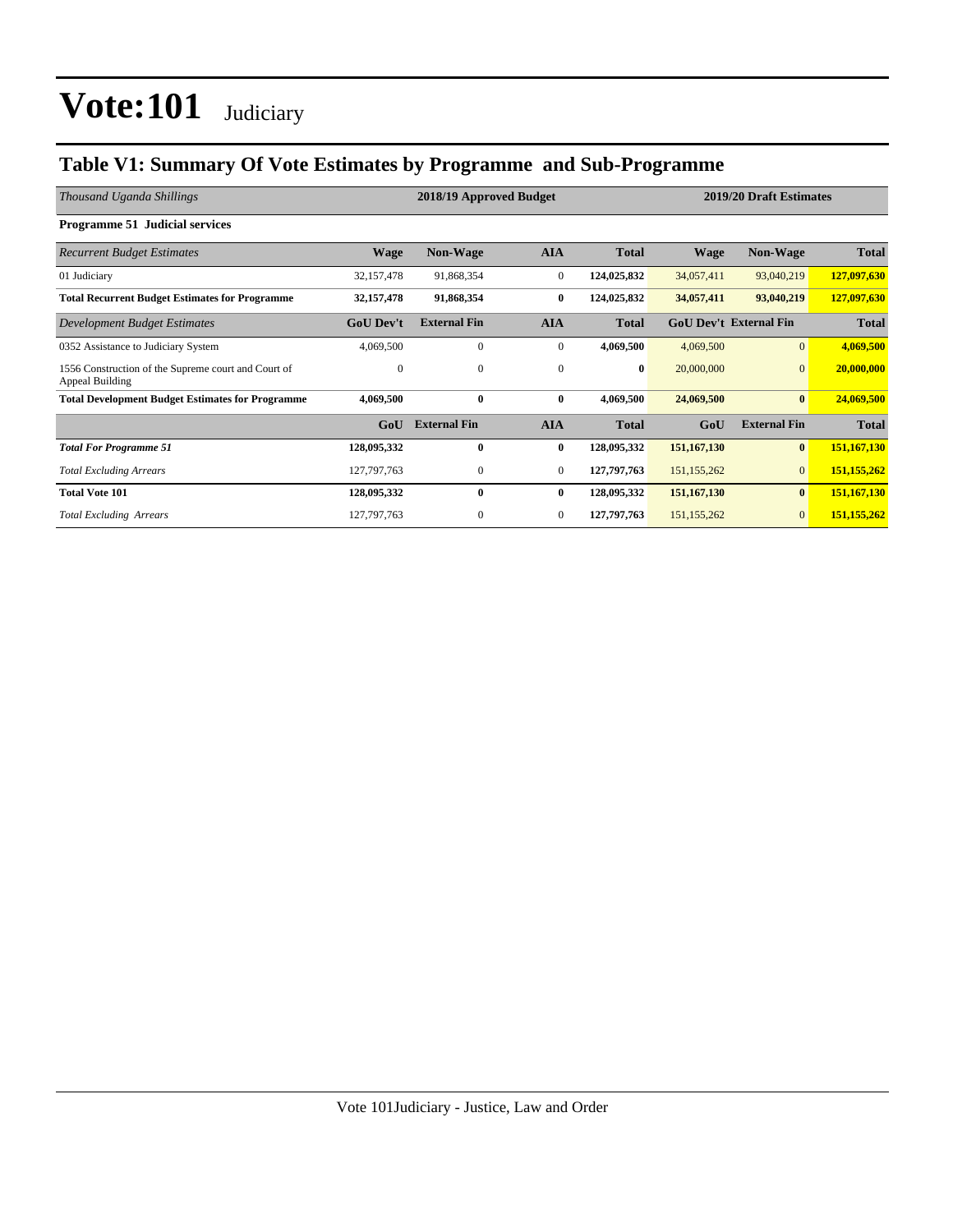### **Table V2: Summary Vote Estimates by Item**

| Thousand Uganda Shillings                                         |             | 2018/19 Approved Budget |                  |              |             | 2019/20 Draft Estimates |              |
|-------------------------------------------------------------------|-------------|-------------------------|------------------|--------------|-------------|-------------------------|--------------|
|                                                                   | GoU         | <b>External Fin</b>     | AIA              | <b>Total</b> | GoU         | <b>External Fin</b>     | <b>Total</b> |
| <b>Employees, Goods and Services (Outputs Provided)</b>           | 123,728,263 | $\bf{0}$                | $\bf{0}$         | 123,728,263  | 127,085,762 | $\bf{0}$                | 127,085,762  |
| 211101 General Staff Salaries                                     | 16,475,923  | $\bf{0}$                | $\bf{0}$         | 16,475,923   | 16,475,923  | $\bf{0}$                | 16,475,923   |
| 211102 Contract Staff Salaries                                    | 2,225,291   | $\bf{0}$                | $\bf{0}$         | 2,225,291    | 2,225,291   | $\bf{0}$                | 2,225,291    |
| 211103 Allowances (Inc. Casuals, Temporary)                       | 12,861,052  | $\bf{0}$                | $\bf{0}$         | 12,861,052   | 12,861,052  | $\bf{0}$                | 12,861,052   |
| 211104 Statutory salaries                                         | 13,456,264  | $\bf{0}$                | $\bf{0}$         | 13,456,264   | 15,356,198  | $\bf{0}$                | 15,356,198   |
| 211107 Ex-Gratia for other Retired and Serving Public<br>Servants | 5,000,000   | $\bf{0}$                | $\bf{0}$         | 5,000,000    | 5,000,000   | $\bf{0}$                | 5,000,000    |
| 212101 Social Security Contributions                              | 193,625     | $\bf{0}$                | $\bf{0}$         | 193,625      | 193,625     | $\bf{0}$                | 193,625      |
| 212102 Pension for General Civil Service                          | 6,700,178   | $\bf{0}$                | $\bf{0}$         | 6,700,178    | 7,579,085   | $\bf{0}$                | 7,579,085    |
| 213001 Medical expenses (To employees)                            | 709,938     | $\bf{0}$                | $\bf{0}$         | 709,938      | 709,938     | $\bf{0}$                | 709,938      |
| 213002 Incapacity, death benefits and funeral expenses            | 240,000     | $\bf{0}$                | 0                | 240,000      | 240,000     | $\bf{0}$                | 240,000      |
| 213004 Gratuity Expenses                                          | 1,867,200   | $\bf{0}$                | $\bf{0}$         | 1,867,200    | 2,445,858   | $\bf{0}$                | 2,445,858    |
| 221001 Advertising and Public Relations                           | 692,000     | $\bf{0}$                | $\bf{0}$         | 692,000      | 692,000     | $\bf{0}$                | 692,000      |
| 221002 Workshops and Seminars                                     | 580,000     | $\bf{0}$                | $\bf{0}$         | 580,000      | 580,000     | $\bf{0}$                | 580,000      |
| 221003 Staff Training                                             | 1,170,000   | $\bf{0}$                | $\bf{0}$         | 1,170,000    | 1,170,000   | $\bf{0}$                | 1,170,000    |
| 221005 Hire of Venue (chairs, projector, etc)                     | 16,257      | $\bf{0}$                | 0                | 16,257       | 16,257      | $\bf{0}$                | 16,257       |
| 221006 Commissions and related charges                            | 19,058,317  | $\bf{0}$                | $\bf{0}$         | 19,058,317   | 19,058,317  | $\bf{0}$                | 19,058,317   |
| 221007 Books, Periodicals & Newspapers                            | 856,920     | $\bf{0}$                | $\bf{0}$         | 856,920      | 856,920     | $\bf{0}$                | 856,920      |
| 221008 Computer supplies and Information Technology<br>(TT)       | 8,052,142   | $\bf{0}$                | $\bf{0}$         | 8,052,142    | 8,052,142   | $\bf{0}$                | 8,052,142    |
| 221009 Welfare and Entertainment                                  | 648,998     | $\bf{0}$                | $\bf{0}$         | 648,998      | 648,998     | $\bf{0}$                | 648,998      |
| 221011 Printing, Stationery, Photocopying and Binding             | 2,526,000   | $\bf{0}$                | 0                | 2,526,000    | 2,526,000   | $\bf{0}$                | 2,526,000    |
| 221012 Small Office Equipment                                     | 97,000      | $\bf{0}$                | $\bf{0}$         | 97,000       | 97,000      | $\bf{0}$                | 97,000       |
| 221016 IFMS Recurrent costs                                       | 250,000     | $\bf{0}$                | $\bf{0}$         | 250,000      | 250,000     | $\bf{0}$                | 250,000      |
| 221020 IPPS Recurrent Costs                                       | 22,840      | $\bf{0}$                | $\bf{0}$         | 22,840       | 22,840      | $\bf{0}$                | 22,840       |
| 222001 Telecommunications                                         | 274,995     | $\bf{0}$                | $\bf{0}$         | 274,995      | 274,995     | $\bf{0}$                | 274,995      |
| 222002 Postage and Courier                                        | 51,000      | $\bf{0}$                | 0                | 51,000       | 51,000      | $\bf{0}$                | 51,000       |
| 223002 Rates                                                      | 120,000     | $\bf{0}$                | $\bf{0}$         | 120,000      | 120,000     | $\bf{0}$                | 120,000      |
| 223003 Rent – (Produced Assets) to private entities               | 10,482,683  | $\bf{0}$                | $\bf{0}$         | 10,482,683   | 10,482,683  | $\bf{0}$                | 10,482,683   |
| 223004 Guard and Security services                                | 2,520,000   | $\bf{0}$                | $\bf{0}$         | 2,520,000    | 2,520,000   | $\bf{0}$                | 2,520,000    |
| 223005 Electricity                                                | 819,600     | $\bf{0}$                | $\bf{0}$         | 819,600      | 819,600     | $\bf{0}$                | 819,600      |
| 223006 Water                                                      | 377,730     | $\bf{0}$                | $\bf{0}$         | 377,730      | 377,730     | $\bf{0}$                | 377,730      |
| 224004 Cleaning and Sanitation                                    | 3,011,046   | $\bf{0}$                | $\bf{0}$         | 3,011,046    | 3,011,046   | $\bf{0}$                | 3,011,046    |
| 224005 Uniforms, Beddings and Protective Gear                     | 1,040,000   | $\bf{0}$                | $\bf{0}$         | 1,040,000    | 1,040,000   | $\bf{0}$                | 1,040,000    |
| 225001 Consultancy Services- Short term                           | 144,350     | $\bf{0}$                | $\bf{0}$         | 144,350      | 144,350     | $\bf{0}$                | 144,350      |
| 227001 Travel inland                                              | 2,616,521   | $\bf{0}$                | $\bf{0}$         | 2,616,521    | 2,616,521   | $\bf{0}$                | 2,616,521    |
| 227002 Travel abroad                                              | 1,523,044   | $\bf{0}$                | $\bf{0}$         | 1,523,044    | 1,523,044   | $\bf{0}$                | 1,523,044    |
| 227003 Carriage, Haulage, Freight and transport hire              | 160,000     | $\boldsymbol{0}$        | $\boldsymbol{0}$ | 160,000      | 48,000      | $\bf{0}$                | 48,000       |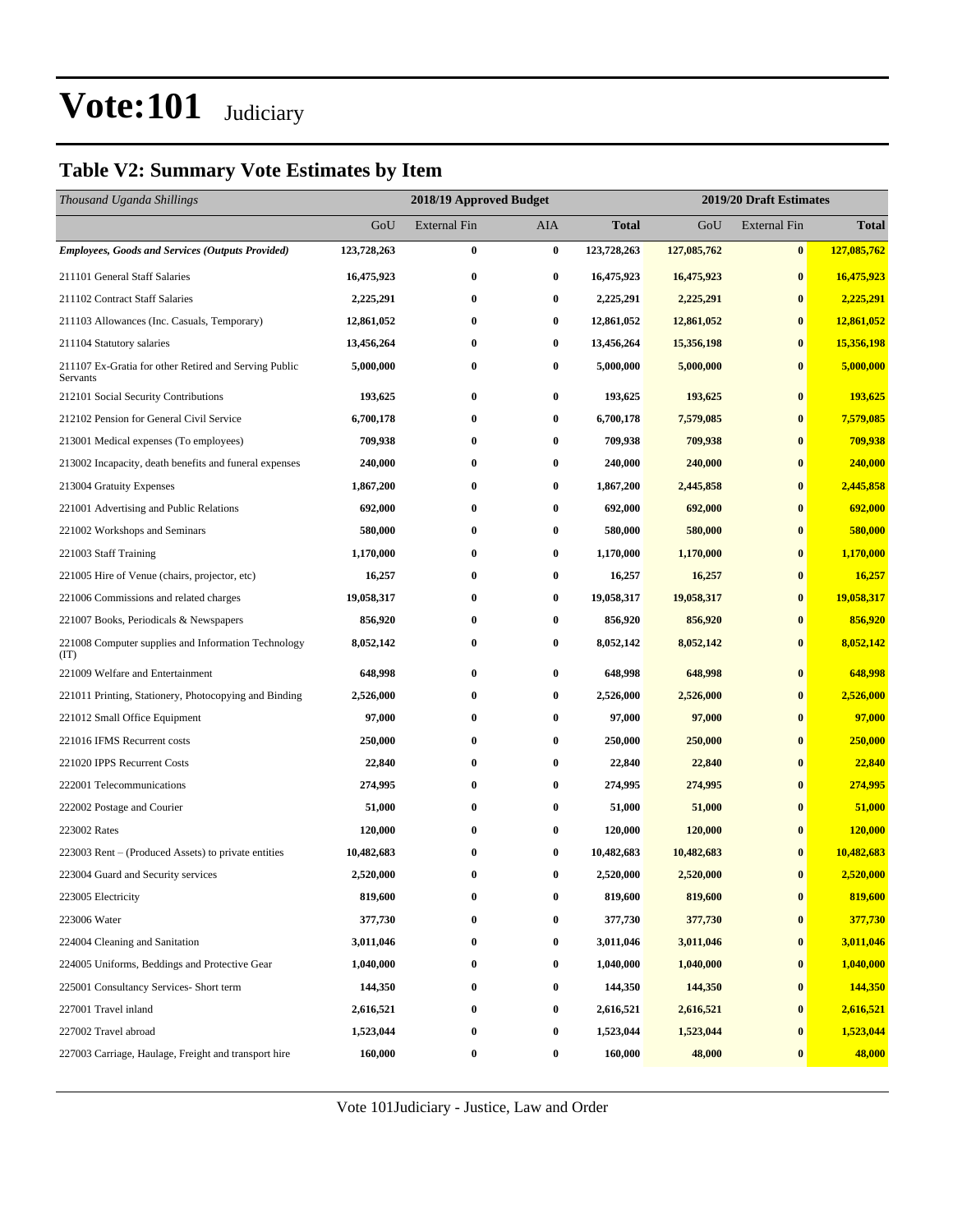| 227004 Fuel, Lubricants and Oils                         | 1,773,539   | $\bf{0}$     | $\bf{0}$       | 1,773,539   | 1,773,539     | $\bf{0}$       | 1,773,539   |
|----------------------------------------------------------|-------------|--------------|----------------|-------------|---------------|----------------|-------------|
| 228001 Maintenance - Civil                               | 1,448,998   | $\bf{0}$     | $\bf{0}$       | 1,448,998   | 1,448,998     | $\bf{0}$       | 1,448,998   |
| 228002 Maintenance - Vehicles                            | 2,700,000   | $\bf{0}$     | $\bf{0}$       | 2,700,000   | 2,812,000     | $\bf{0}$       | 2,812,000   |
| 228003 Maintenance - Machinery, Equipment &<br>Furniture | 240,000     | $\bf{0}$     | $\bf{0}$       | 240,000     | 240,000       | $\bf{0}$       | 240,000     |
| 228004 Maintenance – Other                               | 616,813     | $\bf{0}$     | $\bf{0}$       | 616,813     | 616,813       | $\bf{0}$       | 616,813     |
| 282101 Donations                                         | 108,000     | $\bf{0}$     | $\bf{0}$       | 108,000     | 108,000       | $\bf{0}$       | 108,000     |
| <b>Investment</b> (Capital Purchases)                    | 4,069,500   | $\bf{0}$     | $\bf{0}$       | 4,069,500   | 24,069,500    | $\bf{0}$       | 24,069,500  |
| 312101 Non-Residential Buildings                         | $\bf{0}$    | $\bf{0}$     | $\bf{0}$       | $\bf{0}$    | 20,000,000    | $\bf{0}$       | 20,000,000  |
| 312201 Transport Equipment                               | 4,069,500   | $\bf{0}$     | $\bf{0}$       | 4,069,500   | 3,060,000     | $\bf{0}$       | 3,060,000   |
| 312203 Furniture & Fixtures                              | $\bf{0}$    | $\bf{0}$     | $\bf{0}$       | $\bf{0}$    | 1,009,500     | $\bf{0}$       | 1,009,500   |
| <b>Arrears</b>                                           | 297,569     | $\bf{0}$     | $\bf{0}$       | 297,569     | 11,868        | $\bf{0}$       | 11,868      |
| 321605 Domestic arrears (Budgeting)                      | 269,310     | $\bf{0}$     | $\bf{0}$       | 269,310     | 11,868        | $\bf{0}$       | 11,868      |
| 321614 Electricity arrears (Budgeting)                   | 28,259      | $\bf{0}$     | $\bf{0}$       | 28,259      | $\bf{0}$      | $\bf{0}$       | $\bf{0}$    |
| <b>Grand Total Vote 101</b>                              | 128,095,332 | $\bf{0}$     | $\bf{0}$       | 128,095,332 | 151,167,130   | $\bf{0}$       | 151,167,130 |
| <b>Total Excluding Arrears</b>                           | 127,797,763 | $\mathbf{0}$ | $\overline{0}$ | 127,797,763 | 151, 155, 262 | $\overline{0}$ | 151,155,262 |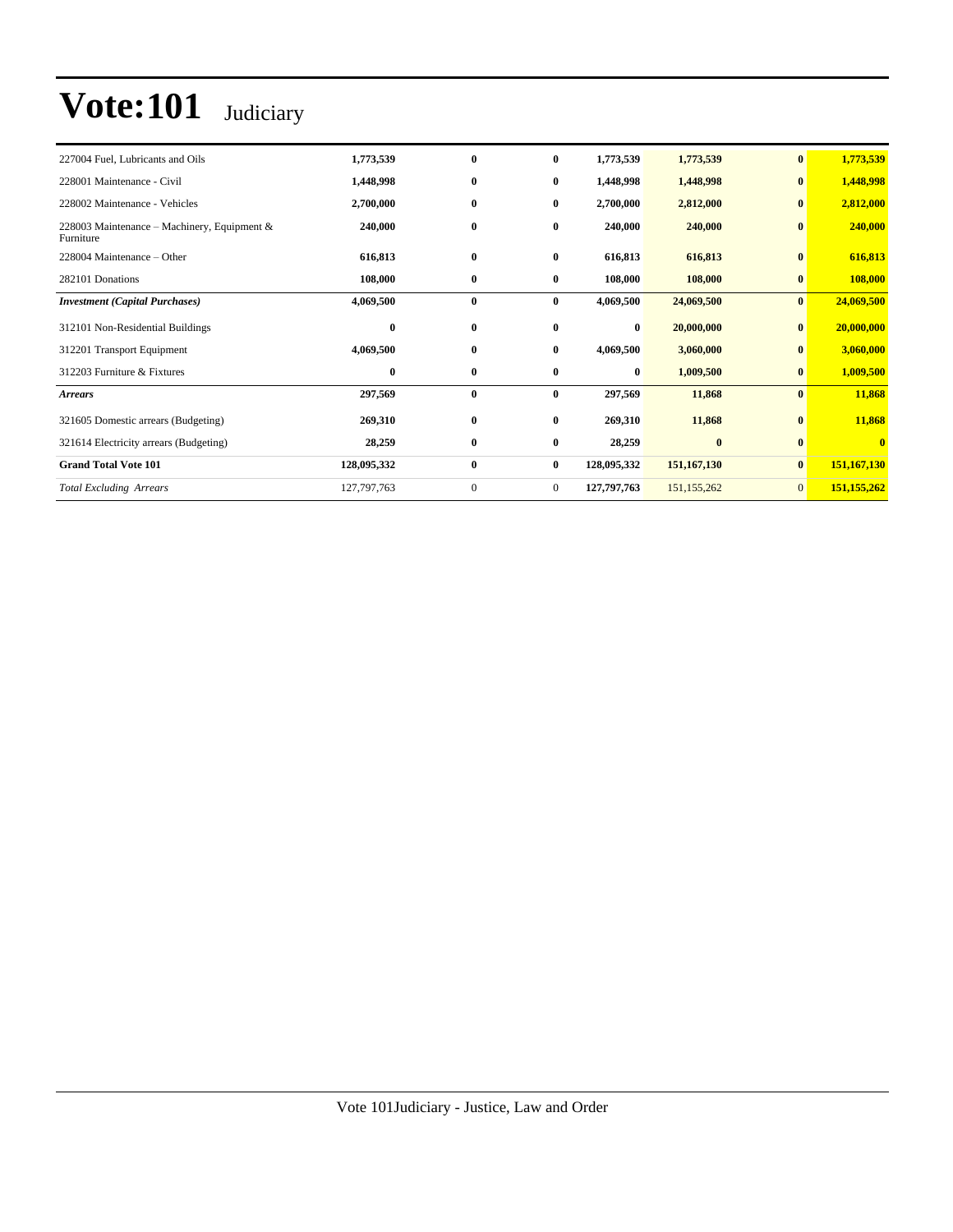### **Table V3: Detailed Estimates by Programme, Sub Programme, Output and Item**

#### *Programmme 51 Judicial services*

*Recurrent Budget Estimates*

#### **SubProgramme 01 Judiciary**

| Thousand Uganda Shillings                                                           |                  | 2018/19 Approved Budget |                  |              |                  | 2019/20 Draft Estimates |              |
|-------------------------------------------------------------------------------------|------------------|-------------------------|------------------|--------------|------------------|-------------------------|--------------|
| <b>Outputs Provided</b>                                                             | Wage             | Non Wage                | AIA              | <b>Total</b> | Wage             | Non Wage                | <b>Total</b> |
| Output 125101 Disposal of Appeals in the Supreme Court                              |                  |                         |                  |              |                  |                         |              |
| 211101 General Staff Salaries                                                       | 206,705          | $\boldsymbol{0}$        | $\mathbf{0}$     | 206,705      | 206,705          | $\overline{0}$          | 206,705      |
| 211102 Contract Staff Salaries                                                      | 111,035          | $\mathbf{0}$            | $\mathbf{0}$     | 111,035      | 111,035          | $\overline{0}$          | 111,035      |
| 211103 Allowances (Inc. Casuals, Temporary)                                         | $\boldsymbol{0}$ | 250,697                 | $\mathbf{0}$     | 250,697      | $\mathbf{0}$     | 250,697                 | 250,697      |
| 211104 Statutory salaries                                                           | 1,624,463        | $\boldsymbol{0}$        | $\mathbf{0}$     | 1,624,463    | 1,624,463        | $\mathbf{0}$            | 1,624,463    |
| 212101 Social Security Contributions                                                | $\boldsymbol{0}$ | 12,300                  | $\mathbf{0}$     | 12,300       | $\boldsymbol{0}$ | 12,300                  | 12,300       |
| 213001 Medical expenses (To employees)                                              | $\boldsymbol{0}$ | 11,167                  | $\mathbf{0}$     | 11,167       | $\mathbf{0}$     | 11,167                  | 11,167       |
| 213002 Incapacity, death benefits and funeral expenses                              | $\boldsymbol{0}$ | 11,667                  | $\boldsymbol{0}$ | 11,667       | $\mathbf{0}$     | 11,667                  | 11,667       |
| 221001 Advertising and Public Relations                                             | $\overline{0}$   | 12,000                  | $\mathbf{0}$     | 12,000       | $\mathbf{0}$     | 12,000                  | 12,000       |
| 221006 Commissions and related charges                                              | $\boldsymbol{0}$ | 718,418                 | $\mathbf{0}$     | 718,418      | $\mathbf{0}$     | 718,418                 | 718,418      |
| 221007 Books, Periodicals & Newspapers                                              | $\overline{0}$   | 49,037                  | $\mathbf{0}$     | 49,037       | $\mathbf{0}$     | 49,037                  | 49,037       |
| 221008 Computer supplies and Information Technology (IT)                            | $\boldsymbol{0}$ | 164,707                 | $\mathbf{0}$     | 164,707      | $\mathbf{0}$     | 164,707                 | 164,707      |
| 221009 Welfare and Entertainment                                                    | $\overline{0}$   | 31,333                  | $\overline{0}$   | 31,333       | $\overline{0}$   | 31,333                  | 31,333       |
| 221011 Printing, Stationery, Photocopying and Binding                               | $\boldsymbol{0}$ | 80,313                  | $\mathbf{0}$     | 80,313       | $\mathbf{0}$     | 80,313                  | 80,313       |
| 221012 Small Office Equipment                                                       | $\boldsymbol{0}$ | 5,000                   | $\boldsymbol{0}$ | 5,000        | $\boldsymbol{0}$ | 5,000                   | 5,000        |
| 222001 Telecommunications                                                           | $\boldsymbol{0}$ | 33,300                  | $\mathbf{0}$     | 33,300       | $\boldsymbol{0}$ | 33,300                  | 33,300       |
| 223003 Rent – (Produced Assets) to private entities                                 | $\boldsymbol{0}$ | 1,778,307               | $\boldsymbol{0}$ | 1,778,307    | $\boldsymbol{0}$ | 1,778,307               | 1,778,307    |
| 223004 Guard and Security services                                                  | $\boldsymbol{0}$ | 203,093                 | $\mathbf{0}$     | 203,093      | $\mathbf{0}$     | 203,093                 | 203,093      |
| 223005 Electricity                                                                  | $\boldsymbol{0}$ | 57,000                  | $\mathbf{0}$     | 57,000       | $\mathbf{0}$     | 57,000                  | 57,000       |
| 223006 Water                                                                        | $\overline{0}$   | 17,367                  | $\mathbf{0}$     | 17,367       | $\mathbf{0}$     | 17,367                  | 17,367       |
| 224004 Cleaning and Sanitation                                                      | $\boldsymbol{0}$ | 47,379                  | $\boldsymbol{0}$ | 47,379       | $\boldsymbol{0}$ | 47,379                  | 47,379       |
| 224005 Uniforms, Beddings and Protective Gear                                       | $\overline{0}$   | 9,760                   | $\mathbf{0}$     | 9,760        | $\mathbf{0}$     | 9,760                   | 9,760        |
| 227001 Travel inland                                                                | $\boldsymbol{0}$ | 223,683                 | $\mathbf{0}$     | 223,683      | $\mathbf{0}$     | 223,683                 | 223,683      |
| 227002 Travel abroad                                                                | $\mathbf{0}$     | 187,987                 | $\mathbf{0}$     | 187,987      | $\mathbf{0}$     | 187,987                 | 187,987      |
| 227003 Carriage, Haulage, Freight and transport hire                                | $\boldsymbol{0}$ | 24,000                  | $\mathbf{0}$     | 24,000       | $\mathbf{0}$     | $\overline{0}$          | $\bf{0}$     |
| 227004 Fuel, Lubricants and Oils                                                    | $\overline{0}$   | 104,877                 | $\mathbf{0}$     | 104,877      | $\mathbf{0}$     | 104,877                 | 104,877      |
| 228001 Maintenance - Civil                                                          | $\boldsymbol{0}$ | 24,833                  | $\boldsymbol{0}$ | 24,833       | $\boldsymbol{0}$ | 24,833                  | 24,833       |
| 228002 Maintenance - Vehicles                                                       | $\mathbf{0}$     | 174,000                 | $\mathbf{0}$     | 174,000      | $\mathbf{0}$     | 198,000                 | 198,000      |
| 228003 Maintenance - Machinery, Equipment & Furniture                               | $\boldsymbol{0}$ | 21,657                  | $\mathbf{0}$     | 21,657       | $\mathbf{0}$     | 21,657                  | 21,657       |
| <b>Total Cost of Output 01</b>                                                      | 1,942,203        | 4,253,882               | 0                | 6,196,085    | 1,942,203        | 4,253,882               | 6,196,085    |
| Output 125102 Disposal of Appeals and Constitutional Matters in the Court of Appeal |                  |                         |                  |              |                  |                         |              |

211101 General Staff Salaries 246,908 0 0 **246,908** 246,908 0 **246,908**

Vote 101Judiciary - Justice, Law and Order

211102 Contract Staff Salaries 115,141 0 0 0 115,141 115,141 0 115,141 115,141 0 115,141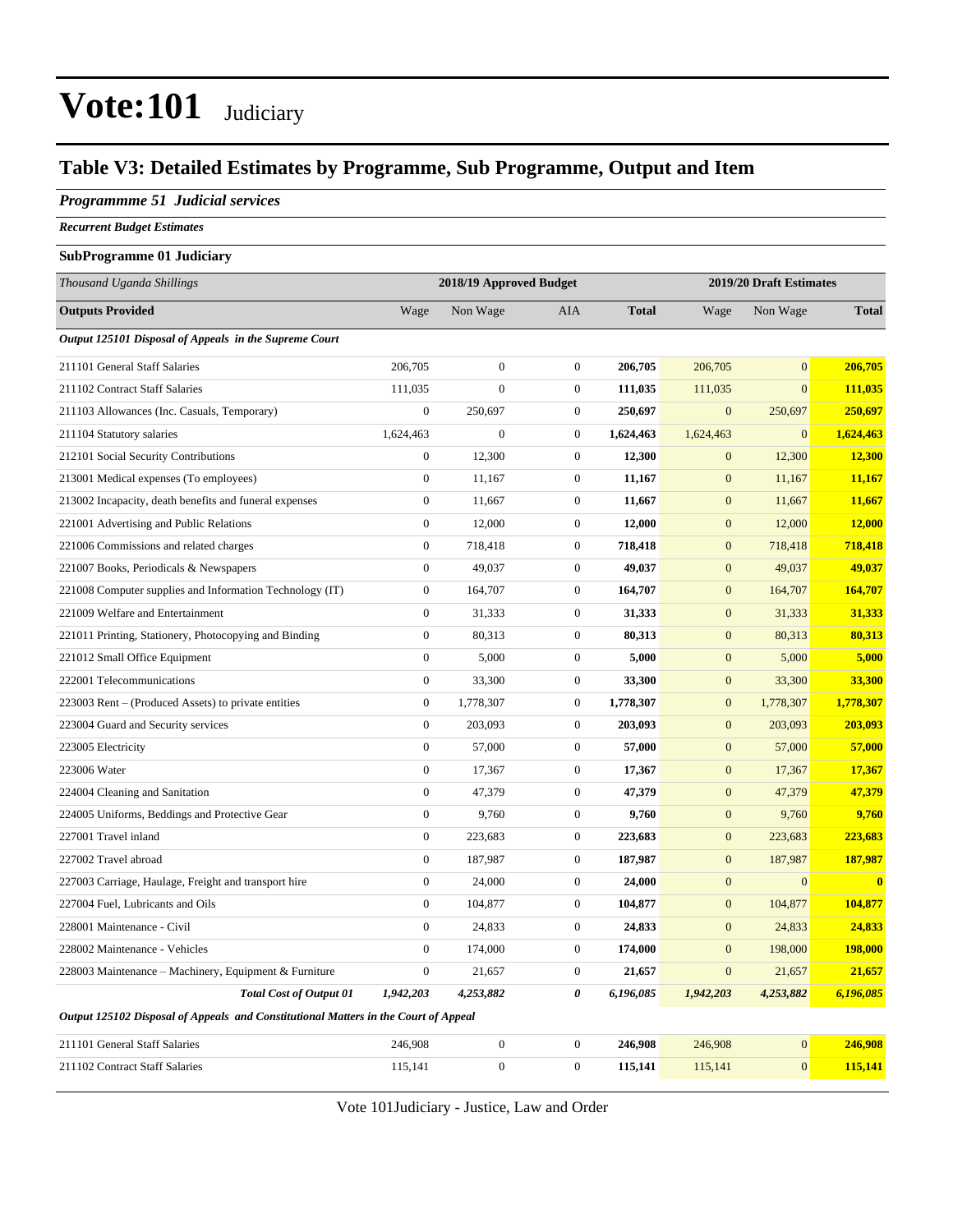| 211103 Allowances (Inc. Casuals, Temporary)                       | $\overline{0}$   | 179,718          | $\mathbf{0}$     | 179,718    | $\mathbf{0}$     | 179,718          | 179,718        |
|-------------------------------------------------------------------|------------------|------------------|------------------|------------|------------------|------------------|----------------|
| 211104 Statutory salaries                                         | 1,626,283        | $\overline{0}$   | $\mathbf{0}$     | 1,626,283  | 1,626,283        | $\overline{0}$   | 1,626,283      |
| 212101 Social Security Contributions                              | $\boldsymbol{0}$ | 12,227           | $\boldsymbol{0}$ | 12,227     | $\boldsymbol{0}$ | 12,227           | 12,227         |
| 213001 Medical expenses (To employees)                            | $\boldsymbol{0}$ | 23,167           | $\mathbf{0}$     | 23,167     | $\boldsymbol{0}$ | 23,167           | 23,167         |
| 213002 Incapacity, death benefits and funeral expenses            | $\mathbf{0}$     | 11,667           | $\mathbf{0}$     | 11,667     | $\mathbf{0}$     | 11,667           | 11,667         |
| 221001 Advertising and Public Relations                           | $\mathbf{0}$     | 12,000           | $\mathbf{0}$     | 12,000     | $\boldsymbol{0}$ | 12,000           | 12,000         |
| 221006 Commissions and related charges                            | $\mathbf{0}$     | 1,059,978        | $\mathbf{0}$     | 1,059,978  | $\mathbf{0}$     | 1,059,978        | 1,059,978      |
| 221007 Books, Periodicals & Newspapers                            | $\mathbf{0}$     | 48,732           | $\boldsymbol{0}$ | 48,732     | $\mathbf{0}$     | 48,732           | 48,732         |
| 221008 Computer supplies and Information Technology (IT)          | $\mathbf{0}$     | 161,527          | $\mathbf{0}$     | 161,527    | $\mathbf{0}$     | 161,527          | 161,527        |
| 221009 Welfare and Entertainment                                  | $\mathbf{0}$     | 26,333           | $\mathbf{0}$     | 26,333     | $\mathbf{0}$     | 26,333           | 26,333         |
| 221011 Printing, Stationery, Photocopying and Binding             | $\mathbf{0}$     | 54,221           | $\mathbf{0}$     | 54,221     | $\boldsymbol{0}$ | 54,221           | 54,221         |
| 221012 Small Office Equipment                                     | $\boldsymbol{0}$ | 17,000           | $\mathbf{0}$     | 17,000     | $\mathbf{0}$     | 17,000           | 17,000         |
| 222001 Telecommunications                                         | $\boldsymbol{0}$ | 35,931           | $\boldsymbol{0}$ | 35,931     | $\boldsymbol{0}$ | 35,931           | 35,931         |
| 223003 Rent – (Produced Assets) to private entities               | $\mathbf{0}$     | 1.804.165        | $\mathbf{0}$     | 1,804,165  | $\boldsymbol{0}$ | 1,804,165        | 1.804.165      |
| 223004 Guard and Security services                                | $\mathbf{0}$     | 114,733          | $\mathbf{0}$     | 114,733    | $\mathbf{0}$     | 114,733          | 114,733        |
| 223005 Electricity                                                | $\overline{0}$   | 57,000           | $\mathbf{0}$     | 57,000     | $\mathbf{0}$     | 57,000           | 57,000         |
| 223006 Water                                                      | $\boldsymbol{0}$ | 20,675           | $\mathbf{0}$     | 20.675     | $\mathbf{0}$     | 20,675           | 20,675         |
| 224004 Cleaning and Sanitation                                    | $\boldsymbol{0}$ | 25,710           | $\boldsymbol{0}$ | 25,710     | $\boldsymbol{0}$ | 25,710           | 25,710         |
| 224005 Uniforms, Beddings and Protective Gear                     | $\boldsymbol{0}$ | 13,650           | $\mathbf{0}$     | 13,650     | $\boldsymbol{0}$ | 13,650           | 13,650         |
| 227001 Travel inland                                              | $\boldsymbol{0}$ | 117,416          | $\mathbf{0}$     | 117,416    | $\mathbf{0}$     | 117,416          | 117,416        |
| 227002 Travel abroad                                              | $\overline{0}$   | 292,661          | $\mathbf{0}$     | 292,661    | $\mathbf{0}$     | 292,661          | 292,661        |
| 227003 Carriage, Haulage, Freight and transport hire              | $\boldsymbol{0}$ | 24,000           | $\mathbf{0}$     | 24,000     | $\mathbf{0}$     | $\overline{0}$   | $\bf{0}$       |
| 227004 Fuel, Lubricants and Oils                                  | $\boldsymbol{0}$ | 85,500           | $\boldsymbol{0}$ | 85,500     | $\boldsymbol{0}$ | 85,500           | 85,500         |
| 228001 Maintenance - Civil                                        | $\boldsymbol{0}$ | 24,833           | $\mathbf{0}$     | 24,833     | $\mathbf{0}$     | 24,833           | 24,833         |
| 228002 Maintenance - Vehicles                                     | $\boldsymbol{0}$ | 145,000          | $\mathbf{0}$     | 145,000    | $\mathbf{0}$     | 169,000          | <b>169,000</b> |
| 228003 Maintenance - Machinery, Equipment & Furniture             | $\boldsymbol{0}$ | 20,677           | $\mathbf{0}$     | 20,677     | $\boldsymbol{0}$ | 20,677           | 20,677         |
| <b>Total Cost of Output 02</b>                                    | 1,988,332        | 4,388,521        | 0                | 6,376,853  | 1,988,332        | 4,388,521        | 6,376,853      |
| Output 125103 Disposal of Appeals and Suits in the High Court     |                  |                  |                  |            |                  |                  |                |
| 211101 General Staff Salaries                                     | 3,456,017        | $\boldsymbol{0}$ | $\mathbf{0}$     | 3,456,017  | 3,456,017        | $\overline{0}$   | 3,456,017      |
| 211102 Contract Staff Salaries                                    | 792,190          | $\boldsymbol{0}$ | $\mathbf{0}$     | 792,190    | 792,190          | $\overline{0}$   | 792,190        |
| 211103 Allowances (Inc. Casuals, Temporary)                       | $\mathbf{0}$     | 3.126.123        | $\boldsymbol{0}$ | 3,126,123  | $\boldsymbol{0}$ | 3,126,123        | 3,126,123      |
| 211104 Statutory salaries                                         | 10,205,518       | $\boldsymbol{0}$ | $\boldsymbol{0}$ | 10,205,518 | 12,105,452       | $\boldsymbol{0}$ | 12,105,452     |
| 211107 Ex-Gratia for other Retired and Serving Public<br>Servants | $\overline{0}$   | 5,000,000        | $\mathbf{0}$     | 5,000,000  | $\boldsymbol{0}$ | 5,000,000        | 5,000,000      |
| 212101 Social Security Contributions                              | $\boldsymbol{0}$ | 74,460           | $\boldsymbol{0}$ | 74,460     | $\mathbf{0}$     | 74,460           | 74,460         |
| 212102 Pension for General Civil Service                          | $\boldsymbol{0}$ | 5,002,376        | $\boldsymbol{0}$ | 5,002,376  | $\boldsymbol{0}$ | 5,881,283        | 5,881,283      |
| 213001 Medical expenses (To employees)                            | $\mathbf{0}$     | 158,997          | $\boldsymbol{0}$ | 158,997    | $\mathbf{0}$     | 158,997          | 158,997        |
| 213002 Incapacity, death benefits and funeral expenses            | $\boldsymbol{0}$ | 101,665          | $\boldsymbol{0}$ | 101,665    | $\boldsymbol{0}$ | 101,665          | 101,665        |
| 213004 Gratuity Expenses                                          | $\boldsymbol{0}$ | 1,867,200        | $\boldsymbol{0}$ | 1,867,200  | $\boldsymbol{0}$ | 2,445,858        | 2,445,858      |
| 221001 Advertising and Public Relations                           | $\mathbf{0}$     | 500,000          | $\boldsymbol{0}$ | 500,000    | $\mathbf{0}$     | 500,000          | 500,000        |
| 221003 Staff Training                                             | $\boldsymbol{0}$ | 450,000          | $\boldsymbol{0}$ | 450,000    | $\mathbf{0}$     | 450,000          | 450,000        |
| 221006 Commissions and related charges                            | $\boldsymbol{0}$ | 10,026,000       | $\boldsymbol{0}$ | 10,026,000 | $\boldsymbol{0}$ | 10,026,000       | 10,026,000     |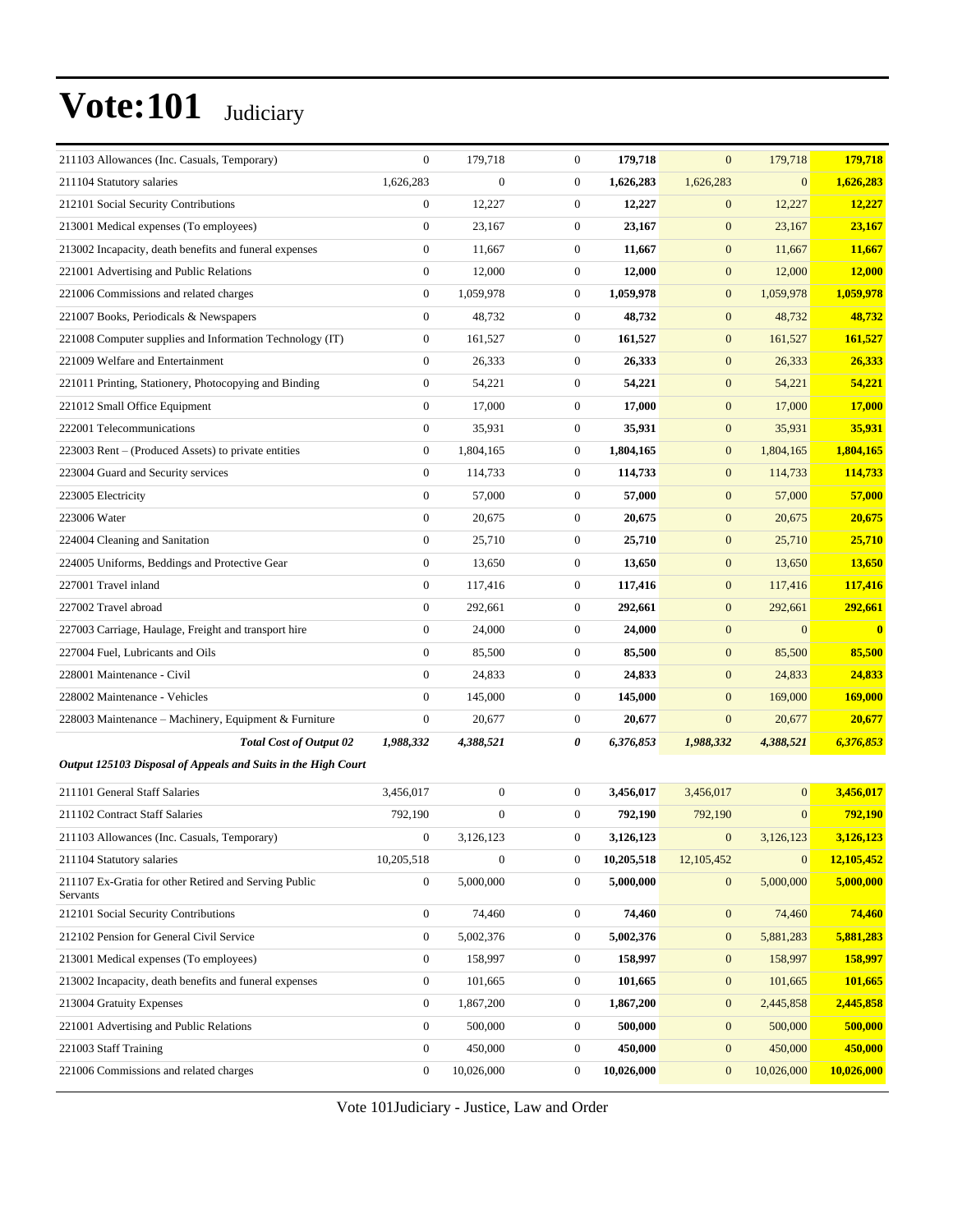| <b>Total Cost of Output 03</b>                           | 14,453,725       | 43,534,135 | 0              | 57,987,860 | 16,353,659     | 44,991,701 | 61,345,360   |
|----------------------------------------------------------|------------------|------------|----------------|------------|----------------|------------|--------------|
| 228003 Maintenance - Machinery, Equipment & Furniture    | $\mathbf{0}$     | 65,933     | $\overline{0}$ | 65,933     | $\overline{0}$ | 65,933     | 65,933       |
| 228002 Maintenance - Vehicles                            | $\Omega$         | 1,393,700  | $\Omega$       | 1,393,700  | $\overline{0}$ | 1,407,700  | 1,407,700    |
| 228001 Maintenance - Civil                               | $\mathbf{0}$     | 624,833    | $\overline{0}$ | 624,833    | $\mathbf{0}$   | 624,833    | 624,833      |
| 227004 Fuel, Lubricants and Oils                         | $\mathbf{0}$     | 951,039    | $\overline{0}$ | 951,039    | $\mathbf{0}$   | 951,039    | 951,039      |
| 227003 Carriage, Haulage, Freight and transport hire     | $\mathbf{0}$     | 14,000     | $\overline{0}$ | 14,000     | $\overline{0}$ | $\Omega$   | $\mathbf{0}$ |
| 227002 Travel abroad                                     | $\Omega$         | 117,387    | $\Omega$       | 117,387    | $\mathbf{0}$   | 117,387    | 117,387      |
| 227001 Travel inland                                     | $\mathbf{0}$     | 126,973    | $\overline{0}$ | 126,973    | $\mathbf{0}$   | 126,973    | 126,973      |
| 225001 Consultancy Services- Short term                  | $\mathbf{0}$     | 50,000     | $\overline{0}$ | 50,000     | $\mathbf{0}$   | 50,000     | 50,000       |
| 224005 Uniforms, Beddings and Protective Gear            | $\Omega$         | 496,390    | $\Omega$       | 496,390    | $\overline{0}$ | 496,390    | 496,390      |
| 224004 Cleaning and Sanitation                           | $\mathbf{0}$     | 2,500,000  | $\overline{0}$ | 2,500,000  | $\mathbf{0}$   | 2,500,000  | 2,500,000    |
| 223006 Water                                             | $\mathbf{0}$     | 98,087     | $\Omega$       | 98,087     | $\mathbf{0}$   | 98,087     | 98,087       |
| 223005 Electricity                                       | $\Omega$         | 510,000    | $\Omega$       | 510,000    | $\mathbf{0}$   | 510,000    | 510,000      |
| 223004 Guard and Security services                       | $\mathbf{0}$     | 1,945,175  | $\overline{0}$ | 1,945,175  | $\mathbf{0}$   | 1,945,175  | 1,945,175    |
| 223003 Rent – (Produced Assets) to private entities      | $\boldsymbol{0}$ | 5,790,200  | $\overline{0}$ | 5,790,200  | $\mathbf{0}$   | 5,790,200  | 5,790,200    |
| 222001 Telecommunications                                | $\mathbf{0}$     | 132,550    | $\overline{0}$ | 132,550    | $\mathbf{0}$   | 132,550    | 132,550      |
| 221012 Small Office Equipment                            | $\mathbf{0}$     | 3,000      | $\overline{0}$ | 3,000      | $\mathbf{0}$   | 3,000      | 3,000        |
| 221011 Printing, Stationery, Photocopying and Binding    | $\mathbf{0}$     | 1,127,164  | $\overline{0}$ | 1,127,164  | $\mathbf{0}$   | 1,127,164  | 1,127,164    |
| 221009 Welfare and Entertainment                         | $\mathbf{0}$     | 160,171    | $\overline{0}$ | 160,171    | $\mathbf{0}$   | 160,171    | 160,171      |
| 221008 Computer supplies and Information Technology (IT) | $\mathbf{0}$     | 751,158    | $\Omega$       | 751,158    | $\mathbf{0}$   | 751,158    | 751,158      |
| 221007 Books, Periodicals & Newspapers                   | $\mathbf{0}$     | 369,555    | $\overline{0}$ | 369,555    | $\mathbf{0}$   | 369,555    | 369,555      |

*Output 125104 Disposal of Suits and Appeals in the Magistrate Courts*

| 211101 General Staff Salaries                            | 8,256,841      | $\mathbf{0}$ | $\overline{0}$ | 8.256.841 | 8,256,841      | $\overline{0}$ | 8,256,841 |
|----------------------------------------------------------|----------------|--------------|----------------|-----------|----------------|----------------|-----------|
| 211102 Contract Staff Salaries                           | 808,513        | $\mathbf{0}$ | $\overline{0}$ | 808,513   | 808,513        | $\overline{0}$ | 808,513   |
| 211103 Allowances (Inc. Casuals, Temporary)              | $\overline{0}$ | 5,316,940    | $\overline{0}$ | 5,316,940 | $\mathbf{0}$   | 5,316,940      | 5,316,940 |
| 212101 Social Security Contributions                     | $\overline{0}$ | 64,471       | $\overline{0}$ | 64,471    | $\mathbf{0}$   | 64,471         | 64,471    |
| 213001 Medical expenses (To employees)                   | $\overline{0}$ | 486,167      | $\Omega$       | 486,167   | $\mathbf{0}$   | 486,167        | 486,167   |
| 213002 Incapacity, death benefits and funeral expenses   | $\overline{0}$ | 11,667       | $\overline{0}$ | 11,667    | $\mathbf{0}$   | 11,667         | 11,667    |
| 221001 Advertising and Public Relations                  | $\overline{0}$ | 38,000       | $\overline{0}$ | 38,000    | $\mathbf{0}$   | 38,000         | 38,000    |
| 221006 Commissions and related charges                   | $\overline{0}$ | 5,515,939    | $\overline{0}$ | 5,515,939 | $\overline{0}$ | 5,515,939      | 5,515,939 |
| 221007 Books, Periodicals & Newspapers                   | $\overline{0}$ | 300,124      | $\Omega$       | 300,124   | $\overline{0}$ | 300,124        | 300,124   |
| 221008 Computer supplies and Information Technology (IT) | $\overline{0}$ | 256,605      | $\Omega$       | 256,605   | $\mathbf{0}$   | 256,605        | 256,605   |
| 221009 Welfare and Entertainment                         | $\Omega$       | 51,333       | $\Omega$       | 51,333    | $\mathbf{0}$   | 51,333         | 51,333    |
| 221011 Printing, Stationery, Photocopying and Binding    | $\overline{0}$ | 121,696      | $\Omega$       | 121,696   | $\mathbf{0}$   | 121,696        | 121,696   |
| 221012 Small Office Equipment                            | $\overline{0}$ | 31,000       | $\overline{0}$ | 31,000    | $\overline{0}$ | 31,000         | 31,000    |
| 222001 Telecommunications                                | $\overline{0}$ | 27,967       | $\Omega$       | 27,967    | $\overline{0}$ | 27,967         | 27,967    |
| 223003 Rent – (Produced Assets) to private entities      | $\overline{0}$ | 1,110,011    | $\overline{0}$ | 1,110,011 | $\mathbf{0}$   | 1,110,011      | 1,110,011 |
| 223004 Guard and Security services                       | $\overline{0}$ | 68,333       | $\overline{0}$ | 68,333    | $\mathbf{0}$   | 68,333         | 68,333    |
| 223005 Electricity                                       | $\overline{0}$ | 90,000       | $\overline{0}$ | 90,000    | $\mathbf{0}$   | 90,000         | 90,000    |
| 223006 Water                                             | $\overline{0}$ | 82,267       | $\overline{0}$ | 82,267    | $\overline{0}$ | 82,267         | 82,267    |
| 224004 Cleaning and Sanitation                           | $\mathbf{0}$   | 80,357       | $\overline{0}$ | 80,357    | $\mathbf{0}$   | 80,357         | 80,357    |
|                                                          |                |              |                |           |                |                |           |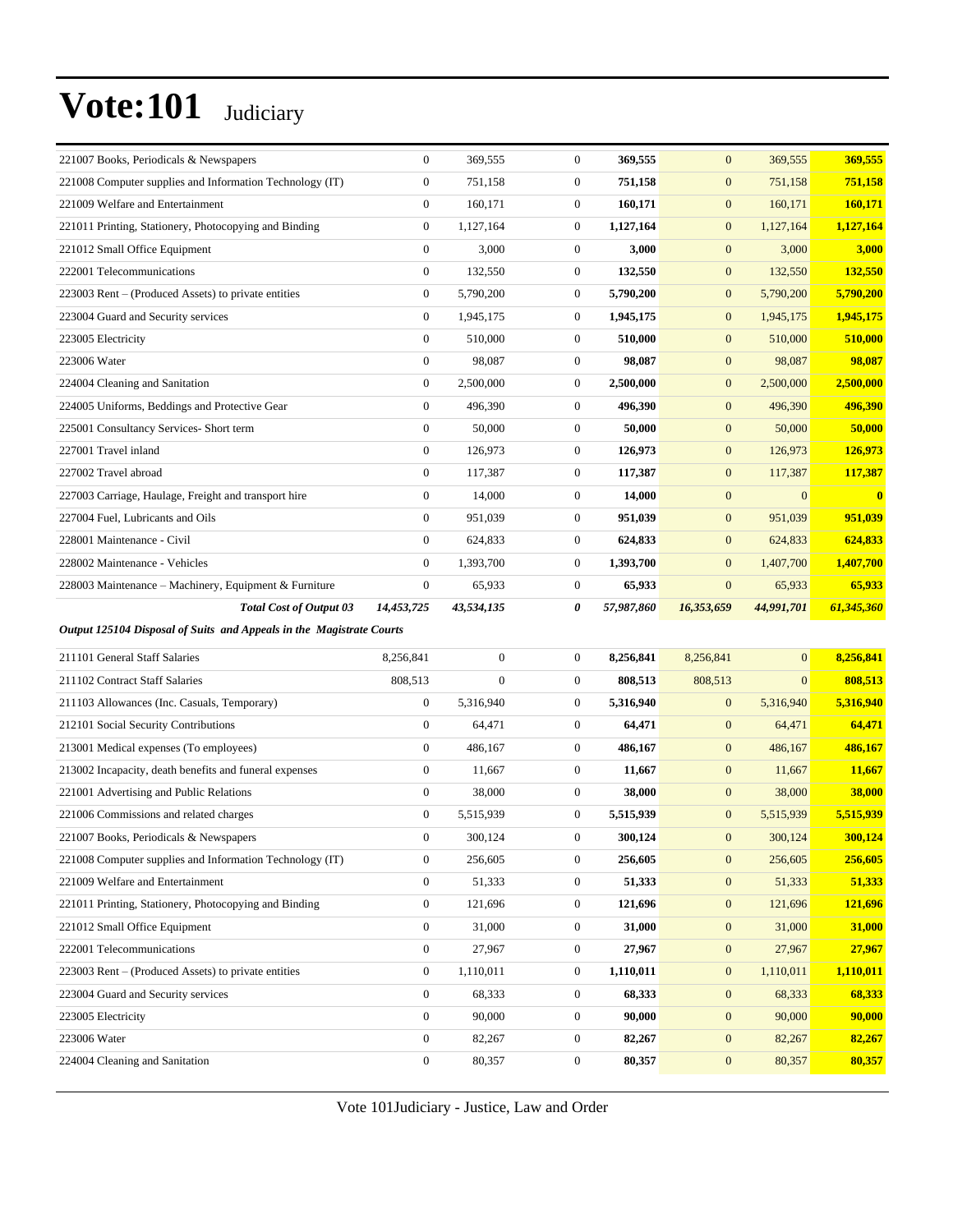| 224005 Uniforms, Beddings and Protective Gear             | $\boldsymbol{0}$ | 77,620           | $\boldsymbol{0}$ | 77,620     | $\mathbf{0}$     | 77,620         | 77,620     |
|-----------------------------------------------------------|------------------|------------------|------------------|------------|------------------|----------------|------------|
| 227001 Travel inland                                      | $\boldsymbol{0}$ | 593,715          | $\boldsymbol{0}$ | 593,715    | $\mathbf{0}$     | 593,715        | 593,715    |
| 227002 Travel abroad                                      | $\boldsymbol{0}$ | 334,414          | $\boldsymbol{0}$ | 334,414    | $\mathbf{0}$     | 334,414        | 334,414    |
| 227003 Carriage, Haulage, Freight and transport hire      | $\mathbf{0}$     | 30,000           | $\boldsymbol{0}$ | 30,000     | $\mathbf{0}$     | $\overline{0}$ | $\bf{0}$   |
| 227004 Fuel, Lubricants and Oils                          | $\boldsymbol{0}$ | 278,672          | $\boldsymbol{0}$ | 278,672    | $\mathbf{0}$     | 278,672        | 278,672    |
| 228001 Maintenance - Civil                                | $\mathbf{0}$     | 626,813          | $\boldsymbol{0}$ | 626,813    | $\mathbf{0}$     | 626,813        | 626,813    |
| 228002 Maintenance - Vehicles                             | $\theta$         | 639,900          | $\boldsymbol{0}$ | 639,900    | $\mathbf{0}$     | 669,900        | 669,900    |
| 228003 Maintenance – Machinery, Equipment & Furniture     | $\boldsymbol{0}$ | 37,667           | $\boldsymbol{0}$ | 37,667     | $\boldsymbol{0}$ | 37,667         | 37,667     |
| <b>Total Cost of Output 04</b>                            | 9,065,354        | 16,271,678       | 0                | 25,337,032 | 9,065,354        | 16,271,678     | 25,337,032 |
| Output 125105 Capacity Buidling of staff in the Judiciary |                  |                  |                  |            |                  |                |            |
| 211101 General Staff Salaries                             | 423,398          | $\boldsymbol{0}$ | $\boldsymbol{0}$ | 423,398    | 423,398          | $\overline{0}$ | 423,398    |
| 211102 Contract Staff Salaries                            | 43,216           | $\mathbf{0}$     | $\boldsymbol{0}$ | 43,216     | 43,216           | $\overline{0}$ | 43,216     |
| 211103 Allowances (Inc. Casuals, Temporary)               | $\mathbf{0}$     | 1,166,855        | $\boldsymbol{0}$ | 1,166,855  | $\mathbf{0}$     | 1,166,855      | 1,166,855  |
| 213001 Medical expenses (To employees)                    | $\mathbf{0}$     | 16,167           | $\boldsymbol{0}$ | 16,167     | $\mathbf{0}$     | 16,167         | 16,167     |
| 213002 Incapacity, death benefits and funeral expenses    | $\boldsymbol{0}$ | 51,667           | $\boldsymbol{0}$ | 51,667     | $\mathbf{0}$     | 51,667         | 51,667     |
| 221001 Advertising and Public Relations                   | $\boldsymbol{0}$ | 24,000           | $\boldsymbol{0}$ | 24,000     | $\mathbf{0}$     | 24,000         | 24,000     |
| 221002 Workshops and Seminars                             | $\boldsymbol{0}$ | 370,000          | $\boldsymbol{0}$ | 370,000    | $\mathbf{0}$     | 370,000        | 370,000    |
| 221003 Staff Training                                     | $\mathbf{0}$     | 720,000          | $\boldsymbol{0}$ | 720,000    | $\mathbf{0}$     | 720,000        | 720,000    |
| 221006 Commissions and related charges                    | $\boldsymbol{0}$ | 692,144          | $\boldsymbol{0}$ | 692,144    | $\mathbf{0}$     | 692,144        | 692,144    |
| 221007 Books, Periodicals & Newspapers                    | $\boldsymbol{0}$ | 25,971           | $\boldsymbol{0}$ | 25,971     | $\mathbf{0}$     | 25,971         | 25,971     |
| 221008 Computer supplies and Information Technology (IT)  | $\mathbf{0}$     | 334,527          | $\boldsymbol{0}$ | 334,527    | $\mathbf{0}$     | 334,527        | 334,527    |
| 221009 Welfare and Entertainment                          | $\boldsymbol{0}$ | 35,387           | $\boldsymbol{0}$ | 35,387     | $\mathbf{0}$     | 35,387         | 35,387     |
| 221011 Printing, Stationery, Photocopying and Binding     | $\mathbf{0}$     | 962,575          | $\boldsymbol{0}$ | 962,575    | $\mathbf{0}$     | 962,575        | 962,575    |
| 221012 Small Office Equipment                             | $\boldsymbol{0}$ | 14,000           | $\boldsymbol{0}$ | 14,000     | $\mathbf{0}$     | 14,000         | 14,000     |
| 222001 Telecommunications                                 | $\boldsymbol{0}$ | 45,247           | $\boldsymbol{0}$ | 45,247     | $\mathbf{0}$     | 45,247         | 45,247     |
| 223004 Guard and Security services                        | $\boldsymbol{0}$ | 33,333           | $\boldsymbol{0}$ | 33,333     | $\mathbf{0}$     | 33,333         | 33,333     |
| 223005 Electricity                                        | $\boldsymbol{0}$ | 54,600           | $\boldsymbol{0}$ | 54,600     | $\mathbf{0}$     | 54,600         | 54,600     |
| 223006 Water                                              | $\mathbf{0}$     | 19,667           | $\boldsymbol{0}$ | 19,667     | $\mathbf{0}$     | 19,667         | 19,667     |
| 224004 Cleaning and Sanitation                            | $\boldsymbol{0}$ | 57,600           | $\boldsymbol{0}$ | 57,600     | $\mathbf{0}$     | 57,600         | 57,600     |
| 224005 Uniforms, Beddings and Protective Gear             | $\boldsymbol{0}$ | 6,900            | $\boldsymbol{0}$ | 6,900      | $\boldsymbol{0}$ | 6,900          | 6,900      |
| 227001 Travel inland                                      | $\mathbf{0}$     | 664,921          | $\mathbf{0}$     | 664,921    | $\mathbf{0}$     | 664.921        | 664,921    |
| 227002 Travel abroad                                      | $\boldsymbol{0}$ | 320,721          | $\boldsymbol{0}$ | 320,721    | $\mathbf{0}$     | 320,721        | 320,721    |
| 227003 Carriage, Haulage, Freight and transport hire      | $\boldsymbol{0}$ | 20,000           | $\boldsymbol{0}$ | 20,000     | $\boldsymbol{0}$ | $\mathbf{0}$   | $\bf{0}$   |
| 227004 Fuel, Lubricants and Oils                          | $\mathbf{0}$     | 176,124          | $\boldsymbol{0}$ | 176,124    | $\boldsymbol{0}$ | 176,124        | 176,124    |
| 228001 Maintenance - Civil                                | $\mathbf{0}$     | 44,853           | $\boldsymbol{0}$ | 44,853     | $\boldsymbol{0}$ | 44,853         | 44,853     |
| 228002 Maintenance - Vehicles                             | $\mathbf{0}$     | 171,400          | $\boldsymbol{0}$ | 171,400    | $\boldsymbol{0}$ | 191,400        | 191,400    |
| 228003 Maintenance – Machinery, Equipment & Furniture     | $\boldsymbol{0}$ | 36,667           | $\boldsymbol{0}$ | 36,667     | $\mathbf{0}$     | 36,667         | 36,667     |
| 282101 Donations                                          | $\boldsymbol{0}$ | 54,000           | $\boldsymbol{0}$ | 54,000     | $\boldsymbol{0}$ | 54,000         | 54,000     |
| <b>Total Cost of Output 05</b>                            | 466,614          | 6,119,326        | 0                | 6,585,940  | 466,614          | 6,119,326      | 6,585,940  |
| <b>Output 125106 Judiciary Support Services</b>           |                  |                  |                  |            |                  |                |            |
| 211101 General Staff Salaries                             | 3,886,054        | $\boldsymbol{0}$ | $\boldsymbol{0}$ | 3,886,054  | 3,886,054        | $\overline{0}$ | 3,886,054  |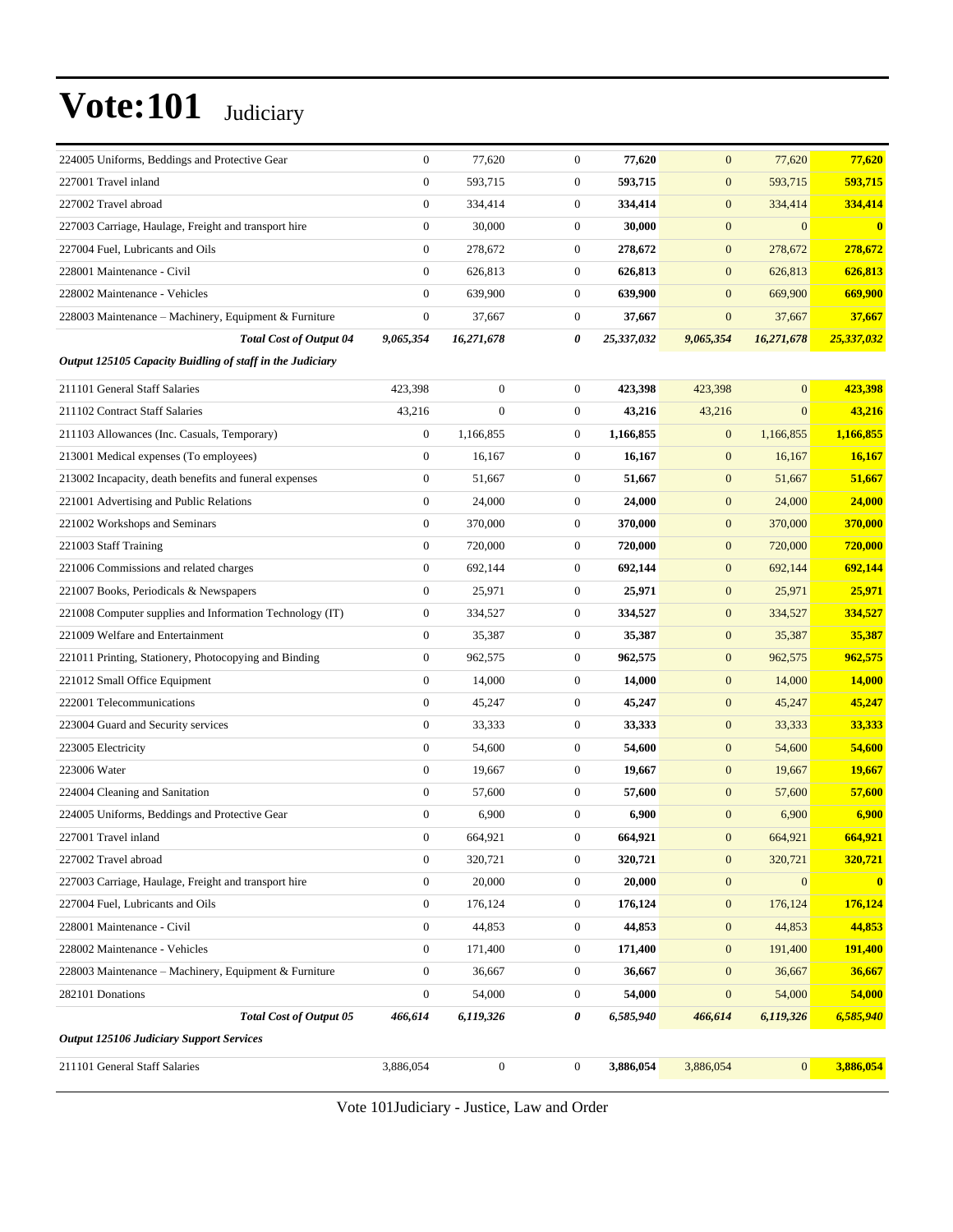| 211102 Contract Staff Salaries                           | 355,196          | $\mathbf{0}$ | $\boldsymbol{0}$ | 355,196    | 355,196               | $\overline{0}$ | 355,196    |
|----------------------------------------------------------|------------------|--------------|------------------|------------|-----------------------|----------------|------------|
| 211103 Allowances (Inc. Casuals, Temporary)              | $\boldsymbol{0}$ | 1,200,000    | $\boldsymbol{0}$ | 1,200,000  | $\boldsymbol{0}$      | 1,200,000      | 1,200,000  |
| 212101 Social Security Contributions                     | $\boldsymbol{0}$ | 30,167       | $\boldsymbol{0}$ | 30,167     | $\boldsymbol{0}$      | 30,167         | 30,167     |
| 212102 Pension for General Civil Service                 | $\boldsymbol{0}$ | 1,697,802    | $\boldsymbol{0}$ | 1,697,802  | $\boldsymbol{0}$      | 1,697,802      | 1,697,802  |
| 213001 Medical expenses (To employees)                   | $\mathbf{0}$     | 14,273       | $\boldsymbol{0}$ | 14,273     | $\boldsymbol{0}$      | 14,273         | 14,273     |
| 213002 Incapacity, death benefits and funeral expenses   | $\mathbf{0}$     | 51,667       | $\boldsymbol{0}$ | 51,667     | $\boldsymbol{0}$      | 51,667         | 51,667     |
| 221001 Advertising and Public Relations                  | $\boldsymbol{0}$ | 106,000      | $\boldsymbol{0}$ | 106,000    | $\boldsymbol{0}$      | 106,000        | 106,000    |
| 221002 Workshops and Seminars                            | $\boldsymbol{0}$ | 210,000      | $\boldsymbol{0}$ | 210,000    | $\mathbf{0}$          | 210,000        | 210,000    |
| 221005 Hire of Venue (chairs, projector, etc)            | $\mathbf{0}$     | 16,257       | $\boldsymbol{0}$ | 16,257     | $\boldsymbol{0}$      | 16,257         | 16,257     |
| 221006 Commissions and related charges                   | $\mathbf{0}$     | 1,045,838    | $\boldsymbol{0}$ | 1,045,838  | $\boldsymbol{0}$      | 1,045,838      | 1,045,838  |
| 221007 Books, Periodicals & Newspapers                   | $\mathbf{0}$     | 63,501       | $\boldsymbol{0}$ | 63,501     | $\boldsymbol{0}$      | 63,501         | 63,501     |
| 221008 Computer supplies and Information Technology (IT) | $\boldsymbol{0}$ | 6,383,618    | $\boldsymbol{0}$ | 6,383,618  | $\boldsymbol{0}$      | 6,383,618      | 6,383,618  |
| 221009 Welfare and Entertainment                         | $\boldsymbol{0}$ | 344,441      | $\boldsymbol{0}$ | 344,441    | $\mathbf{0}$          | 344,441        | 344,441    |
| 221011 Printing, Stationery, Photocopying and Binding    | $\mathbf{0}$     | 180,031      | $\boldsymbol{0}$ | 180,031    | $\boldsymbol{0}$      | 180,031        | 180,031    |
| 221012 Small Office Equipment                            | $\mathbf{0}$     | 27,000       | $\boldsymbol{0}$ | 27,000     | $\boldsymbol{0}$      | 27,000         | 27,000     |
| 221016 IFMS Recurrent costs                              | $\mathbf{0}$     | 250,000      | $\boldsymbol{0}$ | 250,000    | $\mathbf{0}$          | 250,000        | 250,000    |
| 221020 IPPS Recurrent Costs                              | $\boldsymbol{0}$ | 22,840       | $\boldsymbol{0}$ | 22,840     | $\boldsymbol{0}$      | 22,840         | 22,840     |
| 222002 Postage and Courier                               | $\boldsymbol{0}$ | 51,000       | $\boldsymbol{0}$ | 51,000     | $\boldsymbol{0}$      | 51,000         | 51,000     |
| 223002 Rates                                             | $\boldsymbol{0}$ | 120,000      | $\boldsymbol{0}$ | 120,000    | $\mathbf{0}$          | 120,000        | 120,000    |
| 223004 Guard and Security services                       | $\mathbf{0}$     | 155,333      | $\boldsymbol{0}$ | 155,333    | $\boldsymbol{0}$      | 155,333        | 155,333    |
| 223005 Electricity                                       | $\mathbf{0}$     | 51,000       | $\boldsymbol{0}$ | 51,000     | $\boldsymbol{0}$      | 51,000         | 51,000     |
| 223006 Water                                             | $\boldsymbol{0}$ | 139,667      | $\boldsymbol{0}$ | 139,667    | $\boldsymbol{0}$      | 139,667        | 139,667    |
| 224004 Cleaning and Sanitation                           | $\boldsymbol{0}$ | 300,000      | $\boldsymbol{0}$ | 300,000    | $\boldsymbol{0}$      | 300,000        | 300,000    |
| 224005 Uniforms, Beddings and Protective Gear            | $\boldsymbol{0}$ | 435,680      | $\boldsymbol{0}$ | 435,680    | $\boldsymbol{0}$      | 435,680        | 435,680    |
| 225001 Consultancy Services- Short term                  | $\boldsymbol{0}$ | 94,350       | $\boldsymbol{0}$ | 94,350     | $\boldsymbol{0}$      | 94,350         | 94,350     |
| 227001 Travel inland                                     | $\boldsymbol{0}$ | 889,813      | $\boldsymbol{0}$ | 889,813    | $\boldsymbol{0}$      | 889,813        | 889,813    |
| 227002 Travel abroad                                     | $\boldsymbol{0}$ | 269,874      | $\boldsymbol{0}$ | 269,874    | $\boldsymbol{0}$      | 269,874        | 269,874    |
| 227003 Carriage, Haulage, Freight and transport hire     | $\boldsymbol{0}$ | 48,000       | $\boldsymbol{0}$ | 48,000     | $\boldsymbol{0}$      | 48,000         | 48,000     |
| 227004 Fuel, Lubricants and Oils                         | $\boldsymbol{0}$ | 177,327      | $\boldsymbol{0}$ | 177,327    | $\boldsymbol{0}$      | 177,327        | 177,327    |
| 228001 Maintenance - Civil                               | $\boldsymbol{0}$ | 102,833      | $\boldsymbol{0}$ | 102,833    | $\mathbf{0}$          | 102,833        | 102,833    |
| 228002 Maintenance - Vehicles                            | $\boldsymbol{0}$ | 176,000      | $\boldsymbol{0}$ | 176,000    | $\mathbf{0}$          | 176,000        | 176,000    |
| 228003 Maintenance - Machinery, Equipment & Furniture    | $\boldsymbol{0}$ | 57,399       | $\boldsymbol{0}$ | 57,399     | $\boldsymbol{0}$      | 57,399         | 57,399     |
| 228004 Maintenance - Other                               | $\boldsymbol{0}$ | 616,813      | $\boldsymbol{0}$ | 616,813    | $\mathbf{0}$          | 616,813        | 616,813    |
| 282101 Donations                                         | $\boldsymbol{0}$ | 54,000       | $\boldsymbol{0}$ | 54,000     | $\boldsymbol{0}$      | 54,000         | 54,000     |
| Total Cost of Output 06                                  | 4,241,250        | 15,382,524   | 0                | 19,623,774 | 4,241,250             | 15,382,524     | 19,623,774 |
| Output 125119 Human Resource Management Services         |                  |              |                  |            |                       |                |            |
| 211103 Allowances (Inc. Casuals, Temporary)              | $\boldsymbol{0}$ | 1,280,000    | $\boldsymbol{0}$ | 1,280,000  | $\mathbf{0}$          | 1,280,000      | 1,280,000  |
| <b>Total Cost of Output 19</b>                           | 0                | 1,280,000    | 0                | 1,280,000  | $\boldsymbol{\theta}$ | 1,280,000      | 1,280,000  |
| <b>Output 125120 Records Management Services</b>         |                  |              |                  |            |                       |                |            |
| 211103 Allowances (Inc. Casuals, Temporary)              | $\boldsymbol{0}$ | 340,719      | $\boldsymbol{0}$ | 340,719    | $\mathbf{0}$          | 340,719        | 340,719    |
| <b>Total Cost of Output 20</b>                           | 0                | 340,719      | 0                | 340,719    | $\pmb{\theta}$        | 340,719        | 340,719    |
|                                                          |                  |              |                  |            |                       |                |            |